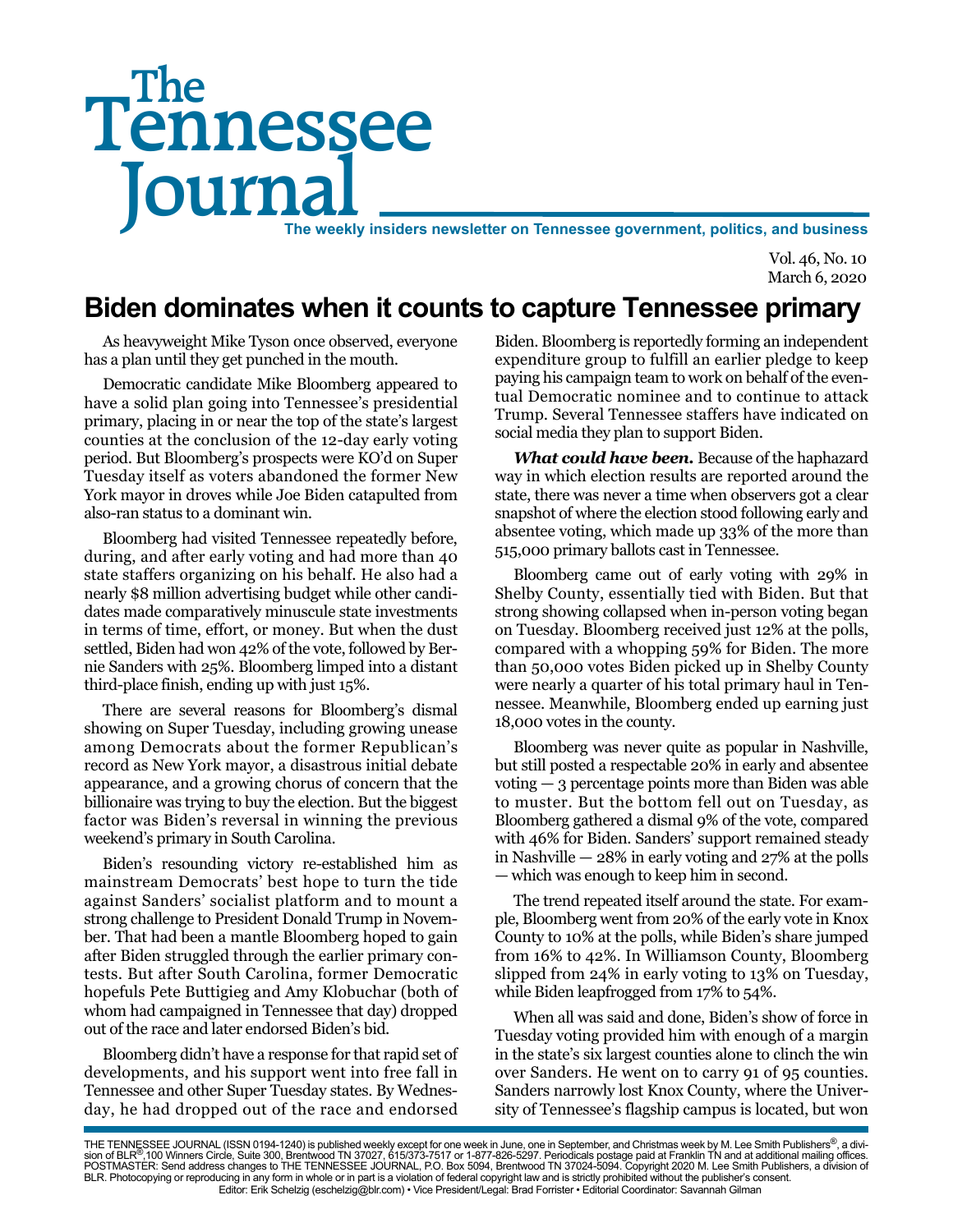in Putnam and Washington counties, the homes of Tennessee Tech and ETSU, plus Lewis and Unicoi.

*Polls.* With a dearth of public polling available in the weeks before Super Tuesday, there were very few clues on how Tennessee Democrats might vote. When two polls were released on the eve of the primary, they showed Biden leading in Tennessee — but with far smaller projected margins than he ended up winning.

The liberal think tank Data for Progress polled 368 voters between Friday and Monday, finding 34% supported Biden, while 27% backed Sanders, and 20% were behind Bloomberg's bid. Meanwhile, a Swayable poll of 1,527 likely voters in the two days before Super Tuesday found Biden with 28% support and Sanders with 27% well within the margin of error of  $\pm 4$  percentage points.

**Delegate count.** Chad Blackburn, the son of U.S. Sen. Marsha Blackburn (R-Brentwood), was the top vote-getter among candidates to become at-large delegates for Trump at the Republican National Convention. Also making the cut were state Senate Majority Leader Jack Johnson of Franklin, House Majority Leader William Lamberth of Portland, and former Sen. Mae Beavers of Mt. Juliet. State lawmakers falling outside the top 14 threshold to become statewide delegates included Reps. Robin Smith of Hixson, Mary Littleton of Dickson, and Rick Tillis of Lewisburg.

State Sens. Shane Reeves of Murfreesboro and Paul Bailey of Sparta won the most votes in their respective congressional districts, where each of the top three finishers qualified to become GOP delegates. The ugly publicity surrounding Nashville auto dealer Lee Beaman's recent divorce from his fourth wife didn't appear to dampen his prospects, as he was the top finisher in the 5th District. Ken Meyer, a former Republican state House member who has since lobbied for controversial online school K-12 Inc., fell short in the 3rd District.

Judges. Kyle Hixson, whom Gov. Bill Lee appointed to the Knoxville Criminal Court bench in December, beat Wesley Stone 67% to 33% in the GOP primary to serve out the remaining two years of retired Judge Bob McGee's term. No Democrat is running.

General Sessions Judge Michael Collins of Carthage gained 42% in a three-way GOP primary to succeed retired Circuit Judge John D. Wootten Jr. He will face independent Branden Bellar in August.

Patricia Moskal, whom then-Gov. Bill Haslam named to the bench last year after the retirement of Nashville Chancellor Claudia Bonnyman, was unopposed in the primary. Jennifer Smith, who was named to the bench after the retirement of Circuit Judge Seth Norman in 2018, won the Democratic primary with 60% over Tillman Payne. Neither winner faces GOP opposition.

Others facing neither primary nor general election opponents were Criminal Court Judge Wesley Bray of Cookeville, Circuit Judge Kathryn Wall Olita of Clarksville, Circuit Judge Christopher Sockwell of Lawrenceburg, and Circuit Judge Michael Spitzer of Hohenwald.

**Local sales tax.** Wilson County voters approved a referendum to increase the local-option sales tax from

2.25% to 2.75% to fund higher salaries for public school teachers. Supporters say the tax hike will result in teacher raises of between \$1,000 and \$5,000 per year, depending on experience. The vote to approve the tax increase was 58% to 42%. A similar proposal last year had been defeated by 52% of voters.

#### *Legislative roundup*

### **Senate advances gun, abortion bills on day of deadly tornado strikes**

It came as little wonder when legislative leaders declared Tuesday that morning committee meetings would be canceled after a night of severe weather and tornadoes left at least 24 dead across Middle Tennessee. Homes and businesses just a few blocks north of the state Capitol were severely damaged, and many staffers, lobbyists, lawmakers, and reporters joined other residents of the affected counties in trying to cope with the wreckage and human toll in their communities.

But then Senate Speaker Randy McNally (R-Oak Ridge) and House Speaker Cameron Sexton (R-Crossville) made the unexpected announcement that the legislature would resume regularly scheduled activities that afternoon, pressing forward with Gov. Bill Lee's legislation to eliminate requirements to obtain state-issued permits to carry handguns in public and seeking to enact sweeping restrictions on abortion in Tennessee.

Sexton, Rep. Ryan Williams (R-Cookeville), and Sen. Paul Bailey (R-Sparta) joined Lee — who had urged the public to stay off the streets and told nonessential state employees not to come to work — on a helicopter tour of the heavy damage on the Cumberland Plateau. Others like Rep. Susan Lynn (R-Mt. Juliet) made the trek from Wilson County, where three people died, to the Cordell Hull Building to vote on less-than-pressing items like a bill seeking to declare the Bible the state's official book.

Sexton told an Associated Press reporter along for the tour of the storm damage that it was OK for the legislature to meet even if interested parties weren't able to attend because "there's still access to the live-stream." Other legislative leaders made the dubious claim that it was important to show government was still working after the state suffered a devastating storm. Hallway chatter was less charitable, as speculation centered on whether leaders had been overly concerned that forgoing a busy committee day might delay the plan to adjourn the session by the week after Easter.

*The last of the shiny objects?* Lee's introduction of the permitless handgun carry and abortion bills allowed him to burnish his conservative credentials among fellow Republicans concerned about his positions on refugee resettlement and family leave. Both the gun and abortion bills are expected to pass this year (though the latter measure is virtually guaranteed to become the subject of a heated court battle). The problem for Lee is that if both measures are enacted this session, that will be two fewer hot-button items he will be able to reach back to in order to deflect criticism during inevitable disagreements over future policy decisions.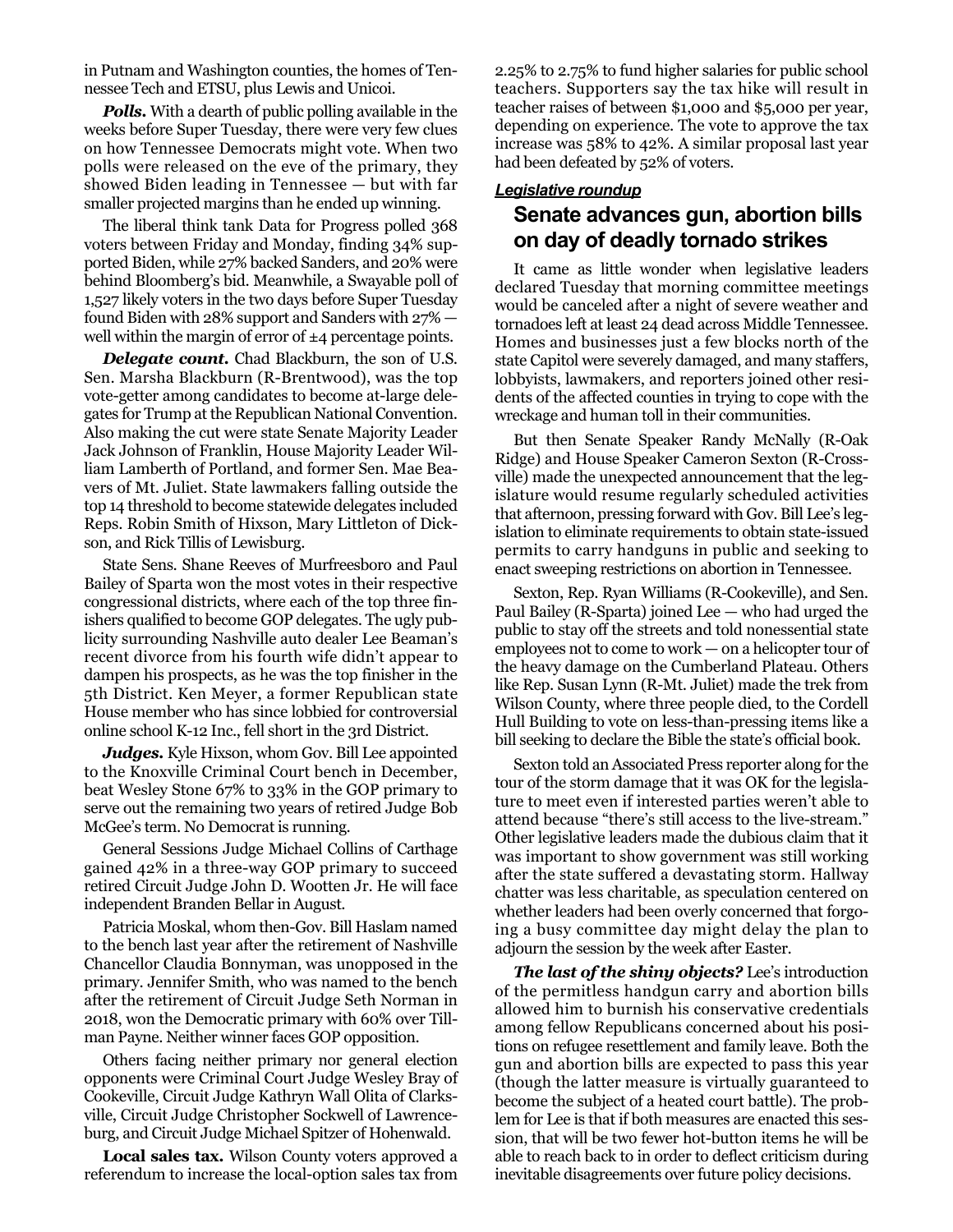## Tennessee News Digest

● President Donald Trump flew to Tennessee on Friday to tour tornado damage. Pop superstar Taylor Swift and the Tennessee Titans each donated \$1 million toward storm relief.

● Under a restructuring plan for the scandal-plagued United Auto Workers, the union's Lebanon-based Region 8 is adding nine states, including Arizona, California, and Texas, to the 13 southern states it previously comprised.

● Viking Cruises has been in talks with the operators of Beale Street Landing to make Memphis a featured stop on a planned Mississippi River cruise route. The *Daily Memphian* reports the city is considering a \$3.5 million upgrade to the dock to handle more overnight traffic.

● Volkswagen is hiring 600 workers to bring total employment to more than 4,000 at its Chattanooga plant as the German automaker is preparing to ramp

up production of crossovers. The factory is also being prepared to start making electric vehicles by 2022.

● Nashville-based CraftWorks Holdings, the parent of the Logan's Roadhouse and Rock Bottom restaurant chains, has filed for Chapter 11 bankruptcy protection to reorganize its debts. ● The Sports Wagering Advisory Council is meeting Wednesday to finalize rules for the state's new online gambling law.

And even while placating the right flank of his party on guns and abortion this year, Lee appears not to be finding much buy-in for his proposal to extend 12 weeks of paid leave to state employees caring for a new child or a sick relative. Senate leaders initially hoped to send the measure to the dreaded purgatory of "summer study," but ultimately agreed to negotiate with the governor's office on what will likely become a less generous policy.

The initial offer is four weeks of paid leave on top of the two weeks of sick time employees already qualify for. But it would apply only to parental leave, and not to care for adult family members. And even that might be a hard sell among dubious Senate Republicans, some of whom have noted they could give workers a significant pay raise instead of changing the leave policy

On the other side of the equation, the Lee administration will have to engage in some serious spin to try to save face from any deal that could cut the governor's initial promise by more than half, while also removing the family care element altogether. Any more pet conservative issues Lee can lob out there to sweeten the pot?

*Medical marijuana.* The perennial effort to legalize medical marijuana began advancing in the House this week, but the companion bill stalled in the Senate. The House Facilities, Licensure & Regulations Subcommittee approved the bill sponsored by Republican Rep. Bryan Terry, a Murfreesboro physician, on a voice vote.

The legislation would permit people with certain ailments to apply for medical cards to obtain oils, extracts, lotions, or pills. Smokable or edible marijuana would not be included. It would also create licenses to cultivate, harvest, and transport clinical cannabis. The measure now heads to the Terry-chaired Health Committee.

The Senate Health Committee deferred a vote on its version of the bill until next week after Sen. Bo Watson (R-Hixson) raised concerns about the makeup of the proposed nine-member clinical cannabis commission, which would be tasked with issuing cards to patients suffering from conditions such as cancer, HIV, multiple sclerosis, or post-traumatic stress disorder. The governor and the House and Senate speakers would each get three appointments to the panel housed within the state Department of Agriculture.

While the proposal has its enthusiastic supporters in both chambers, critical mass has yet to coalesce around having Tennessee join the 33 states that have already legalized medical marijuana — let alone the 11 where recreational use has been approved.

Supporters are touting a Tennessee poll showing 70% support for medical marijuana, compared with 20% who said they were opposed. The poll was conducted by Republican political consulting firm Gilmore Strategy Group for Arkansas medical cannabis entrepreneur Stephen LaFrance Jr., who has hired Bass, Berry & Sims' Jennie Corley, Trey Moore, and Erica Vick to lobby for the bill.

The margin among self-described Republicans was only slightly tighter than for the full sample in the poll: 66% said they were in favor, while 24% were against. Two-thirds of GOP respondents said they would be more likely to vote for a candidate for the legislature or Congress if they supported marijuana for clinical or medical use, such as for cancer patients. The telephone poll of 1,000 likely voters was conducted between Feb. 17 and Feb. 20. It had a margin of error of  $\pm$ 3 points.

This is only the latest poll to show strong support for medical marijuana. But until incumbents get the impression their opposition might imperil re-election efforts, it's unlikely there will be a rapid sea change in their attitudes about legalization efforts in Tennessee.

#### *From the campaign trail*

### **Gresham to depart state Senate, 1st Congressional District field grows**

State Sen. Dolores Gresham (R-Somerville) announced Thursday she will not seek another fouryear term this fall. Gresham, who previoulsy served in the House, was elected to the West Tennessee seat after John Wilder (D-Mason), retired after 44 years in the Senate — 36 of them as speaker. Gresham, a retired Marine lieutenant colonel, has served as chair of the Senate Education Committee ever since she was elected.

Potential Republican candidates to succeed Gresham include former state Agriculture Commissioner Jai Templeton and former state Rep. Page Walley. State Rep. Ron Gant (R-Rossville) plans to stay in the House.

*Into the fray.* Former Johnson City Mayor Steve Darden has joined the growing GOP field seeking to succeed retiring Phil Roe in the 1st Congressional District.

*House District 96.* Republican de-annexation advocate Patti Possel announced a challenge to incumbent state Rep. Dwayne Thompson (D-Cordova).